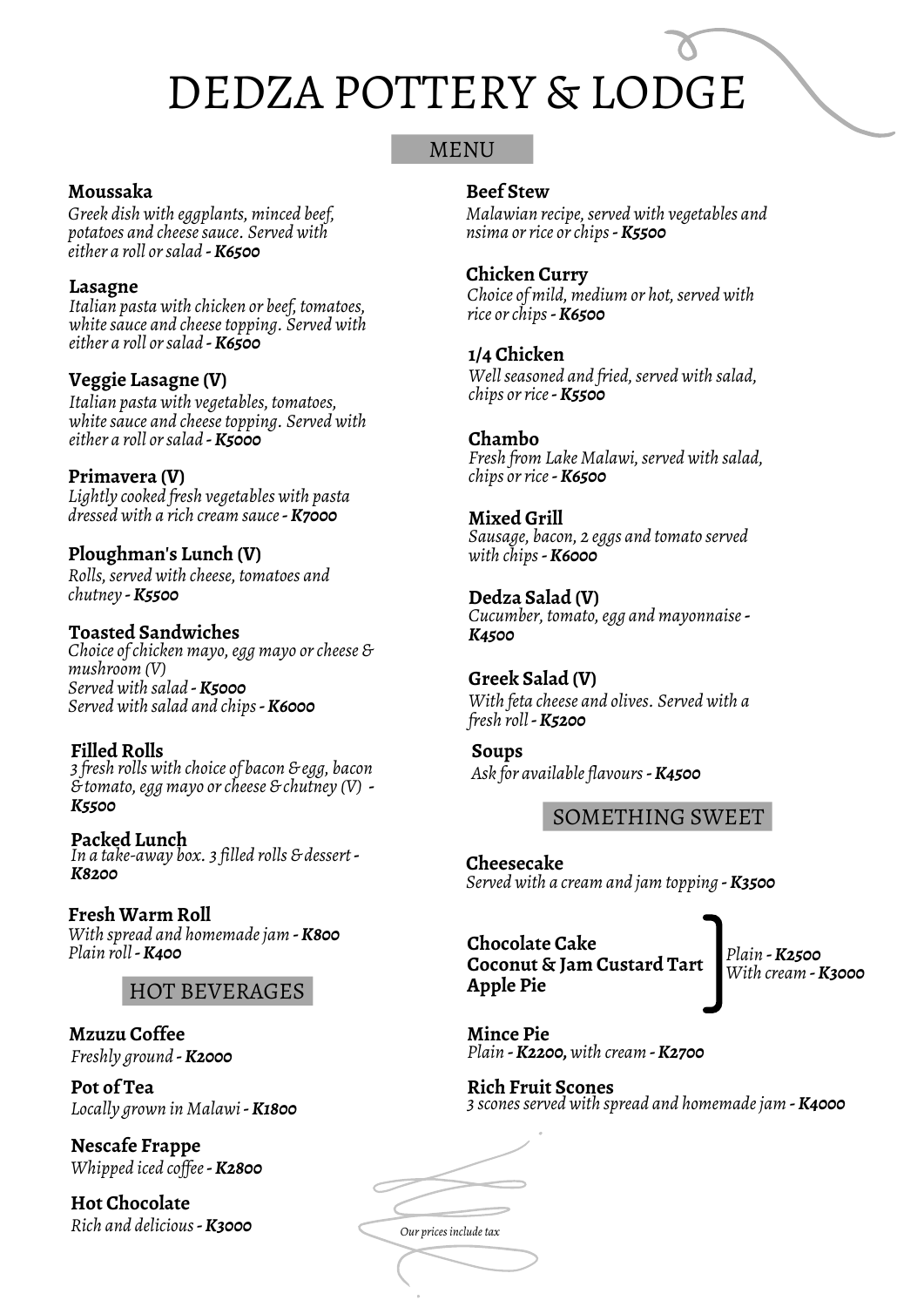## BREAKFAST MENU

*Available until11am.*

*Pleaselet therestaurantstaf know what time you require breakfast the night before. Room serviceis available at an extra cost of K500 per person.*

## **Light Continental Breakfast**

*3 slices of toast or 2 fresh rolls with cof ee ortea - K3500*

**Kapesi Breakfast** *Cereal, 3 slices of toast or 2 fresh rolls with cof ee ortea - K4500*

## **Dauya Breakfast**

*Cornflakes, 2 eggs,1sausage, fried tomato, 3 slices of toast with cof ee ortea - K7000 Add bacon -K1000*

#### **Eggs**

*2 eggs(fried,scrambled or boiled) with 3 slices of toast -K4500*

#### **Sausages**

*2 sausages(beef or pork) with 3 slices of toast -K5500*

**Our** prices include tax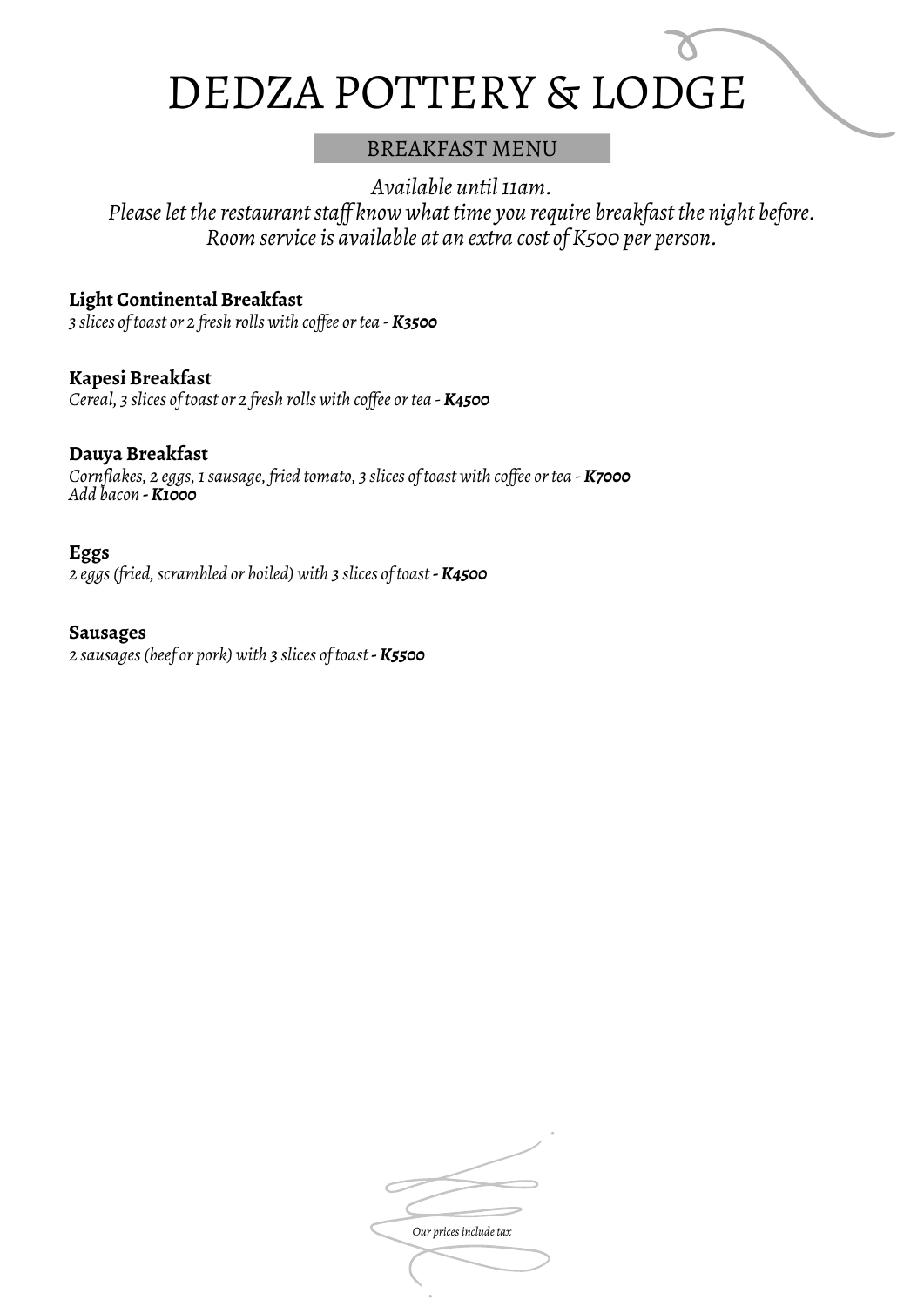## DRINKS

Soft Drinks - K800 Fruit Juice - K1500 Bottled Water (500ml) - K500 Homemade Lemon Squash - K1500 Roses' Lime Cordial - K1700 Tonic Water (200ml) - K1800 Ginger Ale (200ml) - K1800 Soda Water (200ml) - K1800 Redbull - K2500 Carlsberg Green/Special - K1500 Carlsberg Chill - K1700 Castel Shandie - K1100 Castel Beer - K1200 Castle Lite - K2000 Heineken - K2800 Hunters Dry or Gold - K2800 Savannah Dry - K2800 Booster - K1500

## **Shots (35ml)**

Premiere Brandy - K1800 Malawi Gin - K1500 Whiskey Bells/J&B - K3000 Malawi Vodka - K1800 Amarula - K2700

## **Wine By The Glass (150ml)**

White Wine - K2400 Red Wine - K2600

#### **Bar Snacks**

Sausage Snack (*beef or pork)*- K3800 Chicken Wings - K4000 Plain Chips - K3000

*Our pricesincludetax*